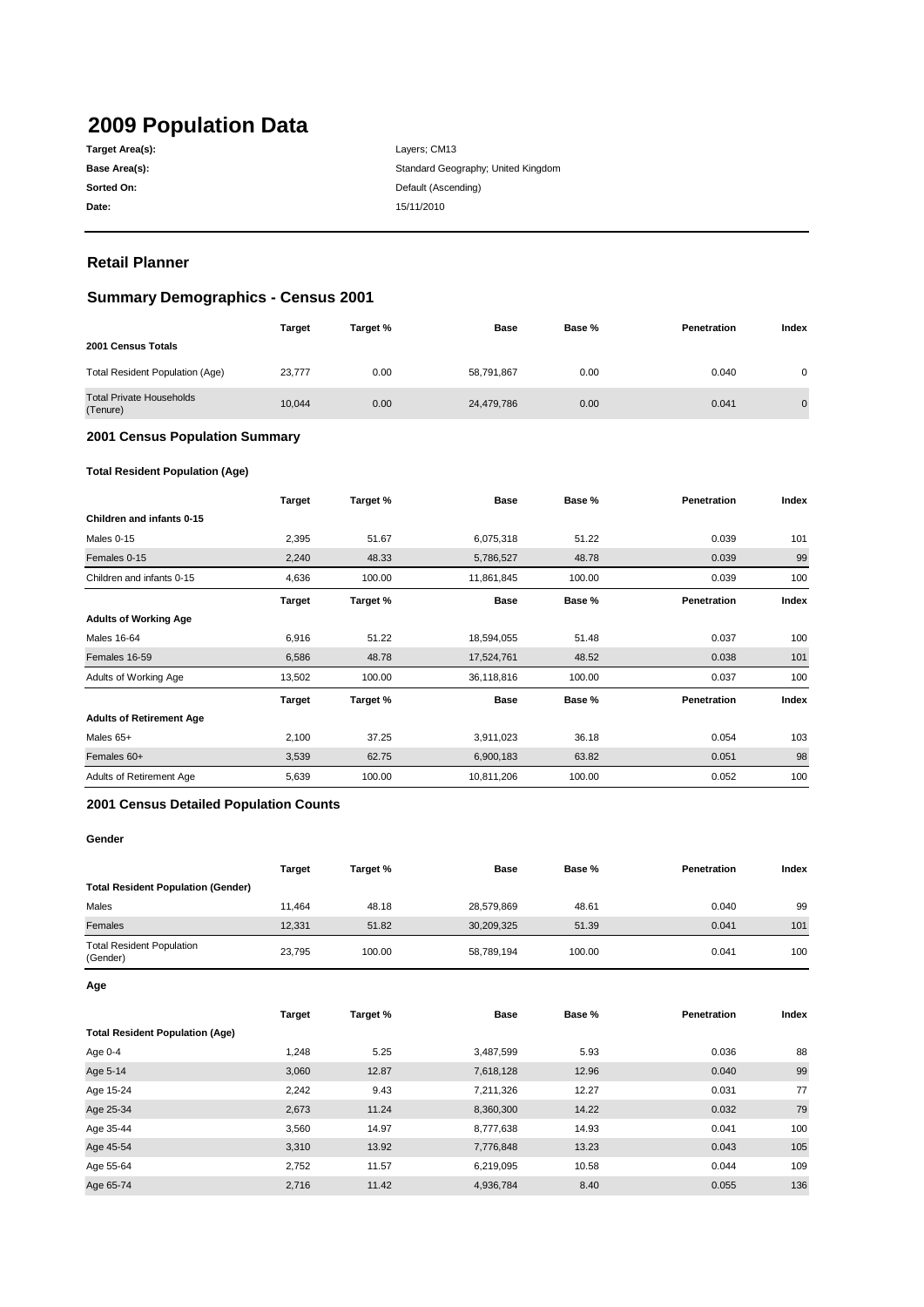| Age 75+                         | 2.217  | 9.33   | 4.404.149  | 7.49   | 0.050 | 124 |
|---------------------------------|--------|--------|------------|--------|-------|-----|
| Total Resident Population (Age) | 23.777 | 100.00 | 58,791,867 | 100.00 | 0.040 | 100 |

# **2001 Census - Economic Activity**

### **2001 Census - Economic Activity**

**All people aged 16 to 74 (Economic Activity)**

|                                                          | <b>Target</b> | Target % | <b>Base</b> | Base % | <b>Penetration</b> | Index |
|----------------------------------------------------------|---------------|----------|-------------|--------|--------------------|-------|
| <b>Economically active</b>                               |               |          |             |        |                    |       |
| Economically active - Employee                           | 8.899         | 52.67    | 22,149,642  | 52.28  | 0.040              | 101   |
| Economically active - Full-time<br>students              | 334           | 1.98     | 1,106,393   | 2.61   | 0.030              | 76    |
| Economically active - Self<br>employed with employees    | 567           | 3.36     | 1,254,024   | 2.96   | 0.045              | 113   |
| Economically active - Self<br>employed without employees | 995           | 5.89     | 2,198,472   | 5.19   | 0.045              | 113   |
| Economically active -<br>Unemployed                      | 297           | 1.76     | 1,458,207   | 3.44   | 0.020              | 51    |
| All people aged 16 to 74<br>(Economic Activity)          | 16,895        | 100.00   | 42,364,055  | 100.00 | 0.040              | 100   |
|                                                          |               |          |             |        |                    |       |
|                                                          | <b>Target</b> | Target % | <b>Base</b> | Base % | <b>Penetration</b> | Index |
| <b>Economically inactive</b>                             |               |          |             |        |                    |       |
| Economically inactive - Looking<br>after home/family     | 1,351         | 8.00     | 2,737,615   | 6.46   | 0.049              | 124   |
| Economically inactive - Other                            | 331           | 1.96     | 1,363,465   | 3.22   | 0.024              | 61    |
| Economically inactive - Retired                          | 3,079         | 18.22    | 5,654,426   | 13.35  | 0.055              | 137   |
| Economically inactive - Student                          | 502           | 2.97     | 1,994,208   | 4.71   | 0.025              | 63    |
| Economically inactive -<br>Permanently sick/disabled     | 540           | 3.20     | 2,447,603   | 5.78   | 0.022              | 55    |

#### **2001 Census - Economic Activity by Gender**

|                                                       | <b>Target</b> | Target % | <b>Base</b> | Base % | Penetration | Index |
|-------------------------------------------------------|---------------|----------|-------------|--------|-------------|-------|
| All people aged 16 to 74 (Econ Activity by Gender)    |               |          |             |        |             |       |
| All males aged 16 to 74                               | 8,192         | 48.28    | 20.895.777  | 49.14  | 0.039       | 98    |
| Males Economically active                             | 6.157         | 36.28    | 15,363,899  | 36.13  | 0.040       | 100   |
| Males Economically inactive                           | 2,036         | 12.00    | 5,531,878   | 13.01  | 0.037       | 92    |
| All females aged 16 to 74                             | 8,776         | 51.72    | 21,629,980  | 50.86  | 0.041       | 102   |
| Females Economically active                           | 4.969         | 29.28    | 12.820.775  | 30.15  | 0.039       | 97    |
| Females Economically inactive                         | 3.807         | 22.44    | 8.809.205   | 20.72  | 0.043       | 108   |
| All people aged 16 to 74 (Econ<br>Activity by Gender) | 16.968        | 100.00   | 42,525,757  | 100.00 | 0.040       | 100   |

# **Approximated Social Grade**

|                                                         | <b>Target</b> | Target % | <b>Base</b> | Base % | <b>Penetration</b> | Index |
|---------------------------------------------------------|---------------|----------|-------------|--------|--------------------|-------|
| All people aged 16 and over in HHs (Social Grade)       |               |          |             |        |                    |       |
| AB Higher and intermediate<br>manager/admin/prof        | 5.640         | 29.94    | 9.907.832   | 21.57  | 0.057              | 139   |
| C1 Supervisory, clerical, junior<br>manager/admin/prof  | 6.231         | 33.07    | 13,513,414  | 29.42  | 0.046              | 112   |
| C <sub>2</sub> Skilled manual workers                   | 1.836         | 9.74     | 6.996.182   | 15.23  | 0.026              | 64    |
| D Semi-skilled and unskilled<br>manual workers          | 1.929         | 10.24    | 7.976.329   | 17.36  | 0.024              | 59    |
| E On state benefit, unemployed,<br>lowest grade workers | 3.205         | 17.01    | 7,541,557   | 16.42  | 0.043              | 104   |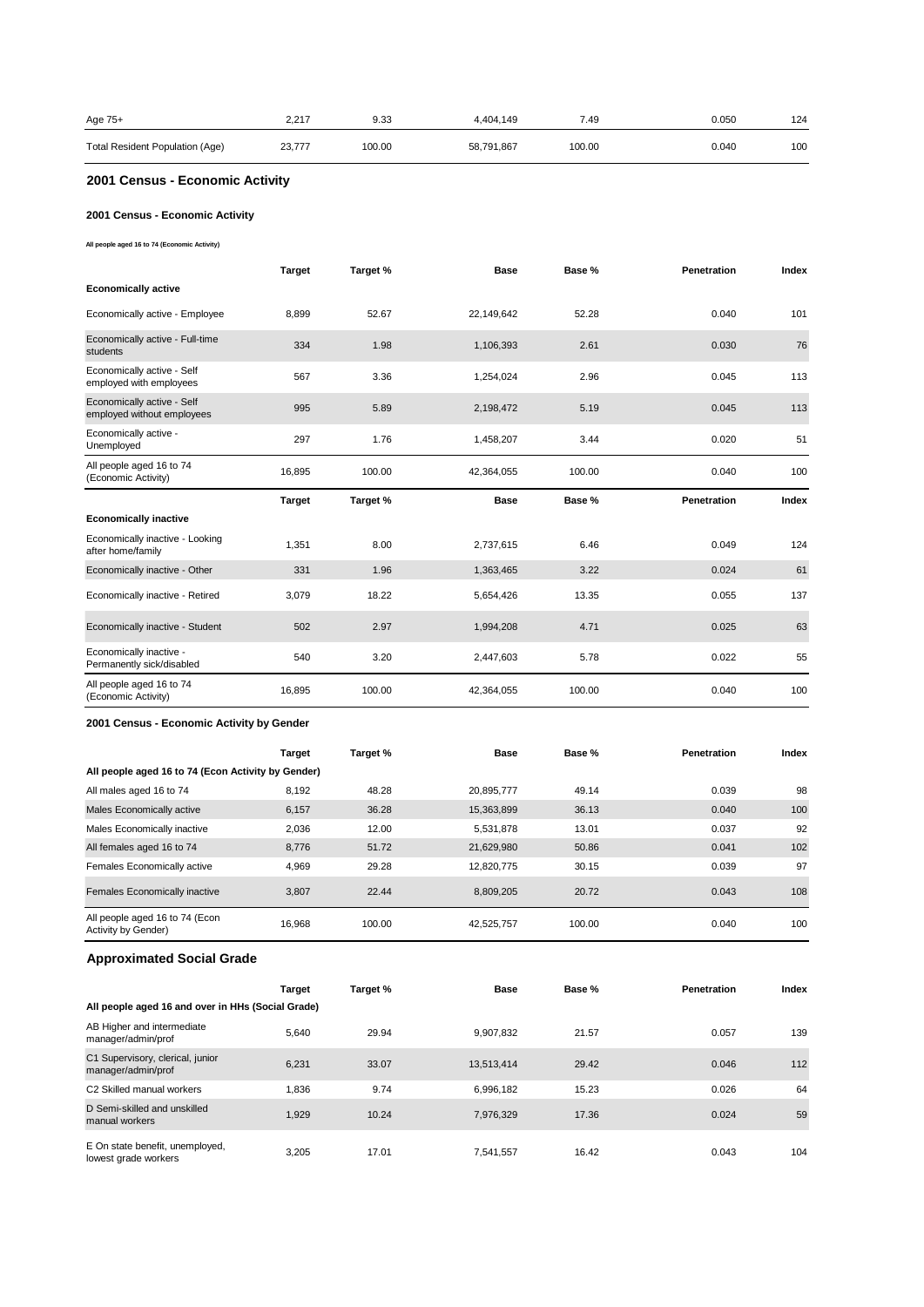| All people aged 16 and over in<br>HHs (Social Grade) | 18,840        | 100.00   | 45,935,314 | 100.00 | 0.041       | 100            |
|------------------------------------------------------|---------------|----------|------------|--------|-------------|----------------|
| <b>Ethnic Group (GB)</b>                             |               |          |            |        |             |                |
|                                                      | <b>Target</b> | Target % | Base       | Base % | Penetration | Index          |
| All People (Ethnic Group) (GB)                       |               |          |            |        |             |                |
| White                                                | 23,000        | 96.55    | 52,481,255 | 91.91  | 0.044       | 105            |
| White- British (inc. White<br>Scottish)              | 22,192        | 93.16    | 50,366,497 | 88.20  | 0.044       | 106            |
| White- Irish                                         | 261           | 1.10     | 691,606    | 1.21   | 0.038       | 91             |
| White- Other White                                   | 546           | 2.29     | 1,423,152  | 2.49   | 0.038       | 92             |
| Mixed                                                | 236           | 0.99     | 673,743    | 1.18   | 0.035       | 84             |
| Asian or Asian British                               | 321           | 1.35     | 2,328,784  | 4.08   | 0.014       | 33             |
| Asian-Indian                                         | 173           | 0.73     | 1,051,614  | 1.84   | 0.017       | 39             |
| Asian- Pakistani                                     | 23            | 0.10     | 746,520    | 1.31   | 0.003       | $\overline{7}$ |
| Asian- Bangladeshi                                   | 29            | 0.12     | 282,854    | 0.50   | 0.010       | 25             |
| Asian- Other Asian                                   | 95            | 0.40     | 247,796    | 0.43   | 0.038       | 92             |
| <b>Black or Black British</b>                        | 95            | 0.40     | 1,147,400  | 2.01   | 0.008       | 20             |
| <b>Black-Caribbean</b>                               | 48            | 0.20     | 565,839    | 0.99   | 0.008       | 20             |
| Black- African                                       | 47            | 0.20     | 484,578    | 0.85   | 0.010       | 23             |
| Black- Other Black (inc. Black<br>Scottish)          | $\mathbf 0$   | 0.00     | 96,983     | 0.17   | 0.000       | $\mathbf{1}$   |
| Chinese or Other Ethnic Group                        | 170           | 0.71     | 472,190    | 0.83   | 0.036       | 86             |
| Other- Chinese                                       | 99            | 0.42     | 243,243    | 0.43   | 0.041       | 98             |
| Other- Other Ethnic Group                            | 70            | 0.29     | 228,947    | 0.40   | 0.031       | 73             |
| All People (Ethnic Group) (GB)                       | 23,822        | 100.00   | 57,103,372 | 100.00 | 0.042       | 100            |

# **Tenure (HH)**

|                                                          | <b>Target</b> | Target % | <b>Base</b> | Base % | Penetration | Index |
|----------------------------------------------------------|---------------|----------|-------------|--------|-------------|-------|
| All Households (Tenure)                                  |               |          |             |        |             |       |
| Owned (HH)                                               | 7,930         | 78.85    | 16,724,882  | 68.32  | 0.047       | 115   |
| Own- Owns outright (HH)                                  | 3,822         | 38.00    | 7,078,266   | 28.91  | 0.054       | 131   |
| Own- Owns with a mortgage or<br>loan (HH)                | 4,082         | 40.59    | 9,489,495   | 38.76  | 0.043       | 105   |
| Own- Shared ownership (HH)                               | 26            | 0.26     | 157,121     | 0.64   | 0.017       | 40    |
| Social Rented (HH)                                       | 1,360         | 13.52    | 4,885,741   | 19.96  | 0.028       | 68    |
| Social- Rented from Council<br>(LA/Scottish Homes) (HH)  | 1,271         | 12.63    | 3,458,066   | 14.13  | 0.037       | 89    |
| Social- Other social rented (HH)                         | 89            | 0.89     | 1,427,675   | 5.83   | 0.006       | 15    |
| Private rented (HH)                                      | 560           | 5.57     | 2,345,327   | 9.58   | 0.024       | 58    |
| Private- Private landlord or<br>letting agency (HH)      | 476           | 4.74     | 2,053,467   | 8.39   | 0.023       | 56    |
| Private- Employer of a<br>household member (HH)          | 21            | 0.20     | 63,564      | 0.26   | 0.032       | 79    |
| Private-Relative or friend of a<br>household member (HH) | 48            | 0.48     | 155,578     | 0.64   | 0.031       | 75    |
| Private- Other (HH)                                      | 15            | 0.15     | 72,718      | 0.30   | 0.021       | 50    |
| Living rent free (HH)                                    | 194           | 1.93     | 523,836     | 2.14   | 0.037       | 90    |
| All Households (Tenure)                                  | 10,057        | 100.00   | 24,479,786  | 100.00 | 0.041       | 100   |
|                                                          | <b>Target</b> | Target % | <b>Base</b> | Base % | Penetration | Index |
| <b>Car Ownership</b>                                     |               |          |             |        |             |       |
| No car or van                                            | 1,680         | 16.76    | 6,717,523   | 27.44  | 0.025       | 61    |
| 1 car or van                                             | 4,533         | 45.22    | 10,715,221  | 43.77  | 0.042       | 103   |
| 2 cars or vans                                           | 3,007         | 30.00    | 5,652,000   | 23.09  | 0.053       | 130   |
| 3 cars or vans                                           | 596           | 5.95     | 1,068,923   | 4.37   | 0.056       | 136   |
| Car Ownership                                            | 10,023        | 100.00   | 24,479,968  | 100.00 | 0.041       | 100   |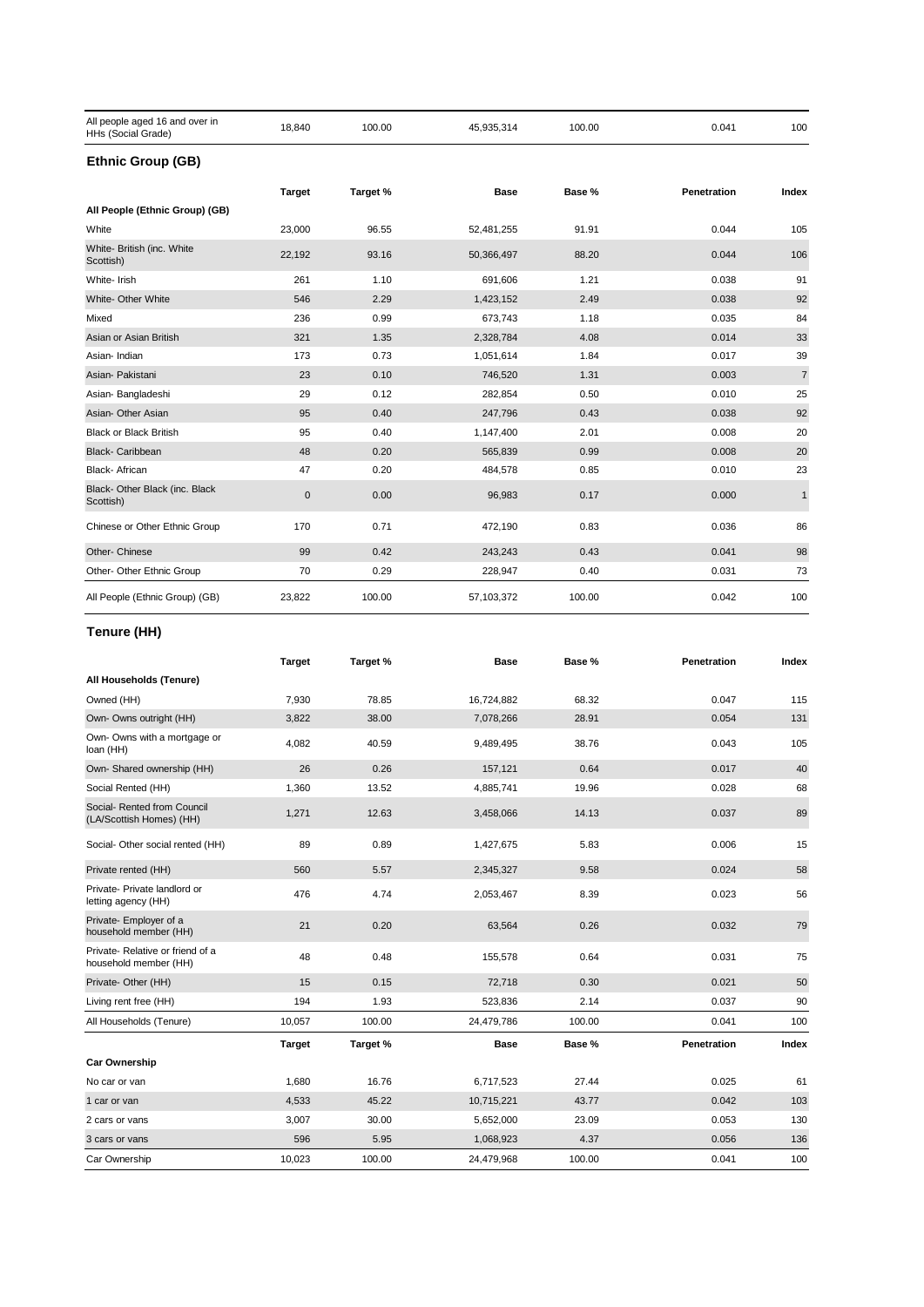# **Summary Demographics - Household and Population Estimates 2009**

| Household and Population Estimates 2009: Totals<br>0.00<br>0.00<br>0.040<br>Population estimate 2009<br>24,552<br>61,861,552<br>$\mathbf 0$<br>Household estimate 2009<br>10,334<br>0.00<br>26,569,236<br>0.00<br>0.039<br>$\pmb{0}$<br><b>Population estimate 2009</b><br><b>Population Estimates 2009 - Summary</b><br><b>Target</b><br>Target %<br><b>Base</b><br>Base %<br>Penetration<br>Index<br>Children and infants 0-15<br>0.043<br>Males 0-15<br>2,536<br>10.33<br>5,904,529<br>9.54<br>108<br>Females 0-15<br>2,453<br>9.99<br>5,625,209<br>9.09<br>0.044<br>110<br>24,552<br>100.00<br>61,861,552<br>100.00<br>0.040<br>100<br>Population estimate 2009<br><b>Target</b><br>Base %<br>Target %<br><b>Base</b><br>Penetration<br>Index<br><b>Adults of Working Age</b><br>7,056<br>28.74<br>20,073,631<br>32.45<br>0.035<br>89<br>Males 16-64<br>6,736<br>27.44<br>29.51<br>0.037<br>93<br>Females 16-59<br>18,254,555<br>24,552<br>61,861,552<br>100.00<br>0.040<br>100<br>Population estimate 2009<br>100.00<br><b>Target</b><br>Target %<br><b>Base</b><br>Base %<br>Penetration<br>Index<br><b>Adults of Retirement Age</b><br>Males 65+<br>2,156<br>8.78<br>4,431,393<br>7.16<br>0.049<br>123<br>Females 60+<br>3,615<br>14.72<br>7,572,235<br>12.24<br>0.048<br>120<br>100.00<br>100<br>Population estimate 2009<br>24,552<br>61,861,552<br>100.00<br>0.040<br><b>Target</b><br>Target %<br><b>Base</b><br>Base %<br>Penetration<br>Index<br>Population Estimates 2009 - Gender<br>97<br>Males<br>11,749<br>47.85<br>30,409,553<br>49.16<br>0.039<br>50.84<br>0.041<br>Females<br>12,803<br>52.15<br>31,451,999<br>103<br>24,552<br>100.00<br>61,861,552<br>100.00<br>0.040<br>100<br>Population estimate 2009<br><b>Target</b><br>Index<br>Target %<br><b>Base</b><br>Base %<br>Penetration<br>Population Estimates 2009 - Age<br>Age 0-4<br>1,394<br>5.68<br>3,756,088<br>6.07<br>0.037<br>93<br>Age 5-14<br>3,209<br>13.07<br>7,020,391<br>11.35<br>0.046<br>115<br>Age 15-24<br>2,676<br>10.90<br>8,266,438<br>13.36<br>0.032<br>82<br>74<br>Age 25-34<br>2,355<br>9.59<br>8,046,491<br>13.01<br>0.029<br>Age 35-44<br>3,528<br>0.039<br>98<br>14.37<br>9,037,584<br>14.61<br>Age 45-54<br>3,530<br>14.38<br>8,332,911<br>13.47<br>0.042<br>107<br>Age 55-64<br>2,910<br>7,295,181<br>11.79<br>0.040<br>101<br>11.85<br>Age 65-74<br>2,409<br>9.81<br>5,279,117<br>8.53<br>0.046<br>115<br>Age 75-84<br>1,882<br>7.67<br>3,458,793<br>5.59<br>0.054<br>137<br>659<br>2.69<br>1,368,558<br>2.21<br>0.048<br>121<br>Age 85+<br>24,552<br>100.00<br>Population estimate 2009<br>61,861,552<br>100.00<br>0.040<br>100 | <b>Target</b> | Target % | Base | Base % | Penetration | Index |
|----------------------------------------------------------------------------------------------------------------------------------------------------------------------------------------------------------------------------------------------------------------------------------------------------------------------------------------------------------------------------------------------------------------------------------------------------------------------------------------------------------------------------------------------------------------------------------------------------------------------------------------------------------------------------------------------------------------------------------------------------------------------------------------------------------------------------------------------------------------------------------------------------------------------------------------------------------------------------------------------------------------------------------------------------------------------------------------------------------------------------------------------------------------------------------------------------------------------------------------------------------------------------------------------------------------------------------------------------------------------------------------------------------------------------------------------------------------------------------------------------------------------------------------------------------------------------------------------------------------------------------------------------------------------------------------------------------------------------------------------------------------------------------------------------------------------------------------------------------------------------------------------------------------------------------------------------------------------------------------------------------------------------------------------------------------------------------------------------------------------------------------------------------------------------------------------------------------------------------------------------------------------------------------------------------------------------------------------------------------------------------------------------------------------------------------------------------------------------------------------------------------------------------------------------------------------------------------------------------------------------------------|---------------|----------|------|--------|-------------|-------|
|                                                                                                                                                                                                                                                                                                                                                                                                                                                                                                                                                                                                                                                                                                                                                                                                                                                                                                                                                                                                                                                                                                                                                                                                                                                                                                                                                                                                                                                                                                                                                                                                                                                                                                                                                                                                                                                                                                                                                                                                                                                                                                                                                                                                                                                                                                                                                                                                                                                                                                                                                                                                                                        |               |          |      |        |             |       |
|                                                                                                                                                                                                                                                                                                                                                                                                                                                                                                                                                                                                                                                                                                                                                                                                                                                                                                                                                                                                                                                                                                                                                                                                                                                                                                                                                                                                                                                                                                                                                                                                                                                                                                                                                                                                                                                                                                                                                                                                                                                                                                                                                                                                                                                                                                                                                                                                                                                                                                                                                                                                                                        |               |          |      |        |             |       |
|                                                                                                                                                                                                                                                                                                                                                                                                                                                                                                                                                                                                                                                                                                                                                                                                                                                                                                                                                                                                                                                                                                                                                                                                                                                                                                                                                                                                                                                                                                                                                                                                                                                                                                                                                                                                                                                                                                                                                                                                                                                                                                                                                                                                                                                                                                                                                                                                                                                                                                                                                                                                                                        |               |          |      |        |             |       |
|                                                                                                                                                                                                                                                                                                                                                                                                                                                                                                                                                                                                                                                                                                                                                                                                                                                                                                                                                                                                                                                                                                                                                                                                                                                                                                                                                                                                                                                                                                                                                                                                                                                                                                                                                                                                                                                                                                                                                                                                                                                                                                                                                                                                                                                                                                                                                                                                                                                                                                                                                                                                                                        |               |          |      |        |             |       |
|                                                                                                                                                                                                                                                                                                                                                                                                                                                                                                                                                                                                                                                                                                                                                                                                                                                                                                                                                                                                                                                                                                                                                                                                                                                                                                                                                                                                                                                                                                                                                                                                                                                                                                                                                                                                                                                                                                                                                                                                                                                                                                                                                                                                                                                                                                                                                                                                                                                                                                                                                                                                                                        |               |          |      |        |             |       |
|                                                                                                                                                                                                                                                                                                                                                                                                                                                                                                                                                                                                                                                                                                                                                                                                                                                                                                                                                                                                                                                                                                                                                                                                                                                                                                                                                                                                                                                                                                                                                                                                                                                                                                                                                                                                                                                                                                                                                                                                                                                                                                                                                                                                                                                                                                                                                                                                                                                                                                                                                                                                                                        |               |          |      |        |             |       |
|                                                                                                                                                                                                                                                                                                                                                                                                                                                                                                                                                                                                                                                                                                                                                                                                                                                                                                                                                                                                                                                                                                                                                                                                                                                                                                                                                                                                                                                                                                                                                                                                                                                                                                                                                                                                                                                                                                                                                                                                                                                                                                                                                                                                                                                                                                                                                                                                                                                                                                                                                                                                                                        |               |          |      |        |             |       |
|                                                                                                                                                                                                                                                                                                                                                                                                                                                                                                                                                                                                                                                                                                                                                                                                                                                                                                                                                                                                                                                                                                                                                                                                                                                                                                                                                                                                                                                                                                                                                                                                                                                                                                                                                                                                                                                                                                                                                                                                                                                                                                                                                                                                                                                                                                                                                                                                                                                                                                                                                                                                                                        |               |          |      |        |             |       |
|                                                                                                                                                                                                                                                                                                                                                                                                                                                                                                                                                                                                                                                                                                                                                                                                                                                                                                                                                                                                                                                                                                                                                                                                                                                                                                                                                                                                                                                                                                                                                                                                                                                                                                                                                                                                                                                                                                                                                                                                                                                                                                                                                                                                                                                                                                                                                                                                                                                                                                                                                                                                                                        |               |          |      |        |             |       |
|                                                                                                                                                                                                                                                                                                                                                                                                                                                                                                                                                                                                                                                                                                                                                                                                                                                                                                                                                                                                                                                                                                                                                                                                                                                                                                                                                                                                                                                                                                                                                                                                                                                                                                                                                                                                                                                                                                                                                                                                                                                                                                                                                                                                                                                                                                                                                                                                                                                                                                                                                                                                                                        |               |          |      |        |             |       |
|                                                                                                                                                                                                                                                                                                                                                                                                                                                                                                                                                                                                                                                                                                                                                                                                                                                                                                                                                                                                                                                                                                                                                                                                                                                                                                                                                                                                                                                                                                                                                                                                                                                                                                                                                                                                                                                                                                                                                                                                                                                                                                                                                                                                                                                                                                                                                                                                                                                                                                                                                                                                                                        |               |          |      |        |             |       |
|                                                                                                                                                                                                                                                                                                                                                                                                                                                                                                                                                                                                                                                                                                                                                                                                                                                                                                                                                                                                                                                                                                                                                                                                                                                                                                                                                                                                                                                                                                                                                                                                                                                                                                                                                                                                                                                                                                                                                                                                                                                                                                                                                                                                                                                                                                                                                                                                                                                                                                                                                                                                                                        |               |          |      |        |             |       |
|                                                                                                                                                                                                                                                                                                                                                                                                                                                                                                                                                                                                                                                                                                                                                                                                                                                                                                                                                                                                                                                                                                                                                                                                                                                                                                                                                                                                                                                                                                                                                                                                                                                                                                                                                                                                                                                                                                                                                                                                                                                                                                                                                                                                                                                                                                                                                                                                                                                                                                                                                                                                                                        |               |          |      |        |             |       |
|                                                                                                                                                                                                                                                                                                                                                                                                                                                                                                                                                                                                                                                                                                                                                                                                                                                                                                                                                                                                                                                                                                                                                                                                                                                                                                                                                                                                                                                                                                                                                                                                                                                                                                                                                                                                                                                                                                                                                                                                                                                                                                                                                                                                                                                                                                                                                                                                                                                                                                                                                                                                                                        |               |          |      |        |             |       |
|                                                                                                                                                                                                                                                                                                                                                                                                                                                                                                                                                                                                                                                                                                                                                                                                                                                                                                                                                                                                                                                                                                                                                                                                                                                                                                                                                                                                                                                                                                                                                                                                                                                                                                                                                                                                                                                                                                                                                                                                                                                                                                                                                                                                                                                                                                                                                                                                                                                                                                                                                                                                                                        |               |          |      |        |             |       |
|                                                                                                                                                                                                                                                                                                                                                                                                                                                                                                                                                                                                                                                                                                                                                                                                                                                                                                                                                                                                                                                                                                                                                                                                                                                                                                                                                                                                                                                                                                                                                                                                                                                                                                                                                                                                                                                                                                                                                                                                                                                                                                                                                                                                                                                                                                                                                                                                                                                                                                                                                                                                                                        |               |          |      |        |             |       |
|                                                                                                                                                                                                                                                                                                                                                                                                                                                                                                                                                                                                                                                                                                                                                                                                                                                                                                                                                                                                                                                                                                                                                                                                                                                                                                                                                                                                                                                                                                                                                                                                                                                                                                                                                                                                                                                                                                                                                                                                                                                                                                                                                                                                                                                                                                                                                                                                                                                                                                                                                                                                                                        |               |          |      |        |             |       |
|                                                                                                                                                                                                                                                                                                                                                                                                                                                                                                                                                                                                                                                                                                                                                                                                                                                                                                                                                                                                                                                                                                                                                                                                                                                                                                                                                                                                                                                                                                                                                                                                                                                                                                                                                                                                                                                                                                                                                                                                                                                                                                                                                                                                                                                                                                                                                                                                                                                                                                                                                                                                                                        |               |          |      |        |             |       |
|                                                                                                                                                                                                                                                                                                                                                                                                                                                                                                                                                                                                                                                                                                                                                                                                                                                                                                                                                                                                                                                                                                                                                                                                                                                                                                                                                                                                                                                                                                                                                                                                                                                                                                                                                                                                                                                                                                                                                                                                                                                                                                                                                                                                                                                                                                                                                                                                                                                                                                                                                                                                                                        |               |          |      |        |             |       |
|                                                                                                                                                                                                                                                                                                                                                                                                                                                                                                                                                                                                                                                                                                                                                                                                                                                                                                                                                                                                                                                                                                                                                                                                                                                                                                                                                                                                                                                                                                                                                                                                                                                                                                                                                                                                                                                                                                                                                                                                                                                                                                                                                                                                                                                                                                                                                                                                                                                                                                                                                                                                                                        |               |          |      |        |             |       |
|                                                                                                                                                                                                                                                                                                                                                                                                                                                                                                                                                                                                                                                                                                                                                                                                                                                                                                                                                                                                                                                                                                                                                                                                                                                                                                                                                                                                                                                                                                                                                                                                                                                                                                                                                                                                                                                                                                                                                                                                                                                                                                                                                                                                                                                                                                                                                                                                                                                                                                                                                                                                                                        |               |          |      |        |             |       |
|                                                                                                                                                                                                                                                                                                                                                                                                                                                                                                                                                                                                                                                                                                                                                                                                                                                                                                                                                                                                                                                                                                                                                                                                                                                                                                                                                                                                                                                                                                                                                                                                                                                                                                                                                                                                                                                                                                                                                                                                                                                                                                                                                                                                                                                                                                                                                                                                                                                                                                                                                                                                                                        |               |          |      |        |             |       |
|                                                                                                                                                                                                                                                                                                                                                                                                                                                                                                                                                                                                                                                                                                                                                                                                                                                                                                                                                                                                                                                                                                                                                                                                                                                                                                                                                                                                                                                                                                                                                                                                                                                                                                                                                                                                                                                                                                                                                                                                                                                                                                                                                                                                                                                                                                                                                                                                                                                                                                                                                                                                                                        |               |          |      |        |             |       |
|                                                                                                                                                                                                                                                                                                                                                                                                                                                                                                                                                                                                                                                                                                                                                                                                                                                                                                                                                                                                                                                                                                                                                                                                                                                                                                                                                                                                                                                                                                                                                                                                                                                                                                                                                                                                                                                                                                                                                                                                                                                                                                                                                                                                                                                                                                                                                                                                                                                                                                                                                                                                                                        |               |          |      |        |             |       |
|                                                                                                                                                                                                                                                                                                                                                                                                                                                                                                                                                                                                                                                                                                                                                                                                                                                                                                                                                                                                                                                                                                                                                                                                                                                                                                                                                                                                                                                                                                                                                                                                                                                                                                                                                                                                                                                                                                                                                                                                                                                                                                                                                                                                                                                                                                                                                                                                                                                                                                                                                                                                                                        |               |          |      |        |             |       |
|                                                                                                                                                                                                                                                                                                                                                                                                                                                                                                                                                                                                                                                                                                                                                                                                                                                                                                                                                                                                                                                                                                                                                                                                                                                                                                                                                                                                                                                                                                                                                                                                                                                                                                                                                                                                                                                                                                                                                                                                                                                                                                                                                                                                                                                                                                                                                                                                                                                                                                                                                                                                                                        |               |          |      |        |             |       |
|                                                                                                                                                                                                                                                                                                                                                                                                                                                                                                                                                                                                                                                                                                                                                                                                                                                                                                                                                                                                                                                                                                                                                                                                                                                                                                                                                                                                                                                                                                                                                                                                                                                                                                                                                                                                                                                                                                                                                                                                                                                                                                                                                                                                                                                                                                                                                                                                                                                                                                                                                                                                                                        |               |          |      |        |             |       |
|                                                                                                                                                                                                                                                                                                                                                                                                                                                                                                                                                                                                                                                                                                                                                                                                                                                                                                                                                                                                                                                                                                                                                                                                                                                                                                                                                                                                                                                                                                                                                                                                                                                                                                                                                                                                                                                                                                                                                                                                                                                                                                                                                                                                                                                                                                                                                                                                                                                                                                                                                                                                                                        |               |          |      |        |             |       |
|                                                                                                                                                                                                                                                                                                                                                                                                                                                                                                                                                                                                                                                                                                                                                                                                                                                                                                                                                                                                                                                                                                                                                                                                                                                                                                                                                                                                                                                                                                                                                                                                                                                                                                                                                                                                                                                                                                                                                                                                                                                                                                                                                                                                                                                                                                                                                                                                                                                                                                                                                                                                                                        |               |          |      |        |             |       |
|                                                                                                                                                                                                                                                                                                                                                                                                                                                                                                                                                                                                                                                                                                                                                                                                                                                                                                                                                                                                                                                                                                                                                                                                                                                                                                                                                                                                                                                                                                                                                                                                                                                                                                                                                                                                                                                                                                                                                                                                                                                                                                                                                                                                                                                                                                                                                                                                                                                                                                                                                                                                                                        |               |          |      |        |             |       |
|                                                                                                                                                                                                                                                                                                                                                                                                                                                                                                                                                                                                                                                                                                                                                                                                                                                                                                                                                                                                                                                                                                                                                                                                                                                                                                                                                                                                                                                                                                                                                                                                                                                                                                                                                                                                                                                                                                                                                                                                                                                                                                                                                                                                                                                                                                                                                                                                                                                                                                                                                                                                                                        |               |          |      |        |             |       |
|                                                                                                                                                                                                                                                                                                                                                                                                                                                                                                                                                                                                                                                                                                                                                                                                                                                                                                                                                                                                                                                                                                                                                                                                                                                                                                                                                                                                                                                                                                                                                                                                                                                                                                                                                                                                                                                                                                                                                                                                                                                                                                                                                                                                                                                                                                                                                                                                                                                                                                                                                                                                                                        |               |          |      |        |             |       |
|                                                                                                                                                                                                                                                                                                                                                                                                                                                                                                                                                                                                                                                                                                                                                                                                                                                                                                                                                                                                                                                                                                                                                                                                                                                                                                                                                                                                                                                                                                                                                                                                                                                                                                                                                                                                                                                                                                                                                                                                                                                                                                                                                                                                                                                                                                                                                                                                                                                                                                                                                                                                                                        |               |          |      |        |             |       |
|                                                                                                                                                                                                                                                                                                                                                                                                                                                                                                                                                                                                                                                                                                                                                                                                                                                                                                                                                                                                                                                                                                                                                                                                                                                                                                                                                                                                                                                                                                                                                                                                                                                                                                                                                                                                                                                                                                                                                                                                                                                                                                                                                                                                                                                                                                                                                                                                                                                                                                                                                                                                                                        |               |          |      |        |             |       |
|                                                                                                                                                                                                                                                                                                                                                                                                                                                                                                                                                                                                                                                                                                                                                                                                                                                                                                                                                                                                                                                                                                                                                                                                                                                                                                                                                                                                                                                                                                                                                                                                                                                                                                                                                                                                                                                                                                                                                                                                                                                                                                                                                                                                                                                                                                                                                                                                                                                                                                                                                                                                                                        |               |          |      |        |             |       |
|                                                                                                                                                                                                                                                                                                                                                                                                                                                                                                                                                                                                                                                                                                                                                                                                                                                                                                                                                                                                                                                                                                                                                                                                                                                                                                                                                                                                                                                                                                                                                                                                                                                                                                                                                                                                                                                                                                                                                                                                                                                                                                                                                                                                                                                                                                                                                                                                                                                                                                                                                                                                                                        |               |          |      |        |             |       |
|                                                                                                                                                                                                                                                                                                                                                                                                                                                                                                                                                                                                                                                                                                                                                                                                                                                                                                                                                                                                                                                                                                                                                                                                                                                                                                                                                                                                                                                                                                                                                                                                                                                                                                                                                                                                                                                                                                                                                                                                                                                                                                                                                                                                                                                                                                                                                                                                                                                                                                                                                                                                                                        |               |          |      |        |             |       |
|                                                                                                                                                                                                                                                                                                                                                                                                                                                                                                                                                                                                                                                                                                                                                                                                                                                                                                                                                                                                                                                                                                                                                                                                                                                                                                                                                                                                                                                                                                                                                                                                                                                                                                                                                                                                                                                                                                                                                                                                                                                                                                                                                                                                                                                                                                                                                                                                                                                                                                                                                                                                                                        |               |          |      |        |             |       |

# **Summary Demographics - Household and Population Projections**

|                              | <b>Target</b> | Target % | <b>Base</b> | Base % | Penetration | Index       |
|------------------------------|---------------|----------|-------------|--------|-------------|-------------|
| <b>Household Projections</b> |               |          |             |        |             |             |
| Household Projection 2029    | 12,357        | 0.00     | 32,678,892  | 0.00   | 0.038       | 0           |
| Household Projection 2028    | 12,240        | 0.00     | 32,392,564  | 0.00   | 0.038       | $\mathbf 0$ |
| Household Projection 2027    | 12.114        | 0.00     | 32,105,549  | 0.00   | 0.038       | 0           |
| Household Projection 2026    | 12,043        | 0.00     | 31,815,636  | 0.00   | 0.038       | $\mathbf 0$ |
| Household Projection 2025    | 11,933        | 0.00     | 31,529,239  | 0.00   | 0.038       | 0           |
| Household Projection 2024    | 11,860        | 0.00     | 31,241,215  | 0.00   | 0.038       | $\mathbf 0$ |
| Household Projection 2023    | 11,728        | 0.00     | 30,948,527  | 0.00   | 0.038       | 0           |
| Household Projection 2022    | 11.641        | 0.00     | 30,650,777  | 0.00   | 0.038       | $\mathbf 0$ |
| Household Projection 2021    | 11.520        | 0.00     | 30,345,892  | 0.00   | 0.038       | 0           |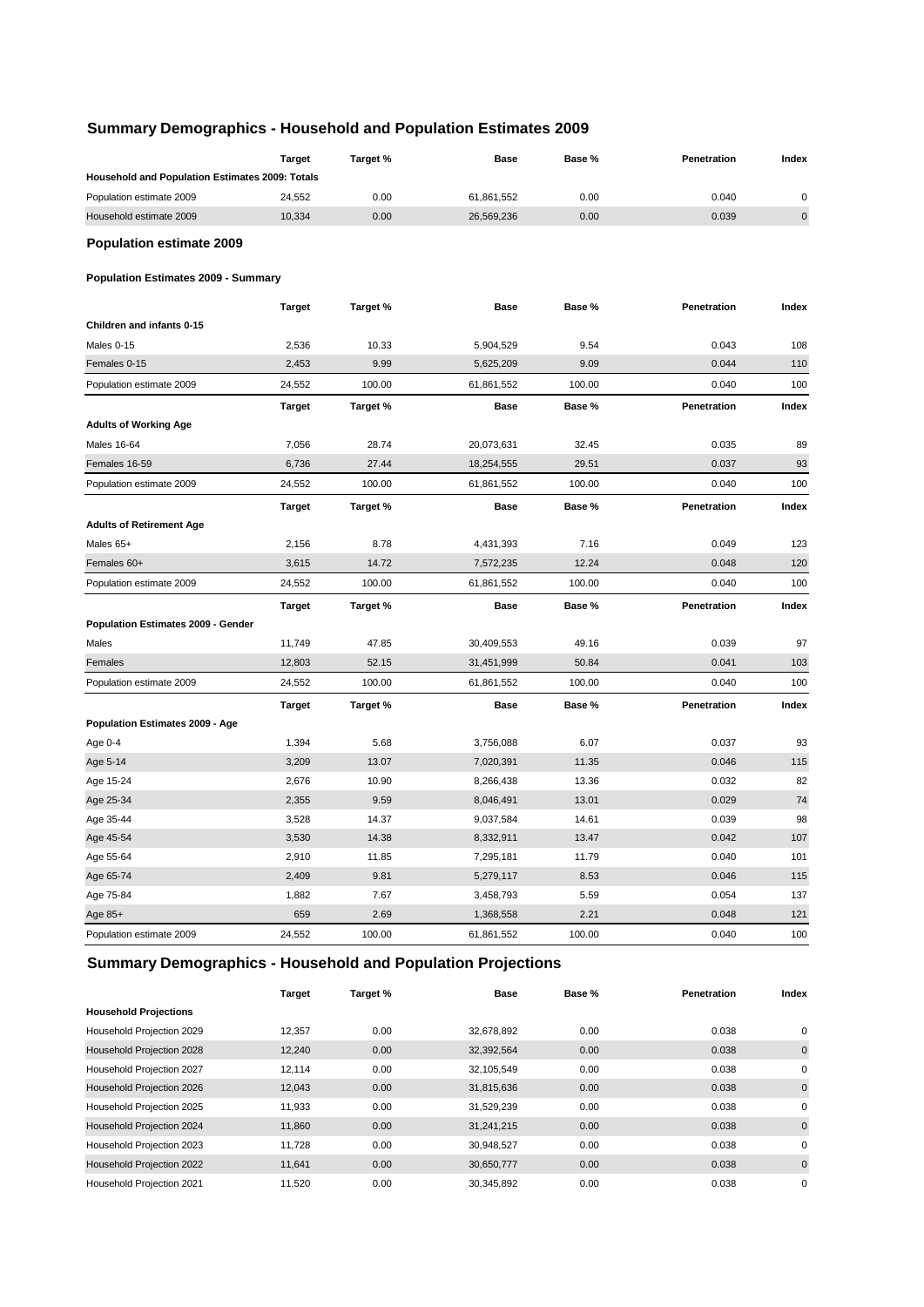| Household Projection 2020           | 11,434        | 0.00     | 30,039,214  | 0.00   | 0.038       | $\mathbf 0$ |
|-------------------------------------|---------------|----------|-------------|--------|-------------|-------------|
| Household Projection 2019           | 11,303        | 0.00     | 29,731,779  | 0.00   | 0.038       | 0           |
| Household Projection 2018           | 11,213        | 0.00     | 29,420,278  | 0.00   | 0.038       | $\pmb{0}$   |
| Household Projection 2017           | 11,119        | 0.00     | 29,105,088  | 0.00   | 0.038       | 0           |
| Household Projection 2016           | 11,041        | 0.00     | 28,790,130  | 0.00   | 0.038       | $\mathbf 0$ |
| Household Projection 2015           | 10,909        | 0.00     | 28,470,361  | 0.00   | 0.038       | $\mathbf 0$ |
| Household Projection 2014           | 10,796        | 0.00     | 28,149,891  | 0.00   | 0.038       | 0           |
| Household Projection 2013           | 10,737        | 0.00     | 27,827,983  | 0.00   | 0.039       | 0           |
| Household Projection 2012           | 10,666        | 0.00     | 27,508,323  | 0.00   | 0.039       | 0           |
| Household Projection 2011           | 10,557        | 0.00     | 27,190,321  | 0.00   | 0.039       | $\pmb{0}$   |
| Household Projection 2010           | 10,442        | 0.00     | 26,865,586  | 0.00   | 0.039       | 0           |
|                                     | <b>Target</b> | Target % | <b>Base</b> | Base % | Penetration | Index       |
| Population Projections 2010 - Total |               |          |             |        |             |             |
|                                     |               |          |             |        |             |             |
| Total Resident Population (2010)    | 24,725        | 0.00     | 62,308,631  | 0.00   | 0.040       | 0           |
|                                     | <b>Target</b> | Target % | Base        | Base % | Penetration | Index       |
| Population Projections 2011 - Total |               |          |             |        |             |             |
| Total Resident Population (2011)    | 24,857        | 0.00     | 62,755,281  | 0.00   | 0.040       | 0           |
|                                     | <b>Target</b> | Target % | <b>Base</b> | Base % | Penetration | Index       |
| Population Projections 2012 - Total |               |          |             |        |             |             |
| Total Resident Population (2012)    | 25,067        | 0.00     | 63,199,130  | 0.00   | 0.040       | 0           |
|                                     | <b>Target</b> | Target % | <b>Base</b> | Base % | Penetration | Index       |
| Population Projections 2013 - Total |               |          |             |        |             |             |

# **Population Projections 2014**

#### **Total Resident Population (2014)**

**Population Projections 2014 - Summary**

|                                      | <b>Target</b> | Target % | <b>Base</b> | Base % | Penetration | Index |
|--------------------------------------|---------------|----------|-------------|--------|-------------|-------|
| Children and infants 0-15 (2014)     |               |          |             |        |             |       |
| Males 0-15 (2014)                    | 2,470         | 9.77     | 6,073,773   | 9.48   | 0.041       | 103   |
| Females 0-15 (2014)                  | 2,500         | 9.89     | 5,797,265   | 9.05   | 0.043       | 109   |
| Total Resident Population (2014)     | 25,288        | 100.00   | 64,060,137  | 100.00 | 0.040       | 100   |
|                                      | <b>Target</b> | Target % | <b>Base</b> | Base % | Penetration | Index |
| Adults of Working Age (2014)         |               |          |             |        |             |       |
| Males 16-64 (2014)                   | 7,271         | 28.75    | 20,397,567  | 31.84  | 0.036       | 90    |
| Females 16-59 (2014)                 | 7,055         | 27.90    | 18,616,742  | 29.06  | 0.038       | 96    |
| Total Resident Population (2014)     | 25,288        | 100.00   | 64,060,137  | 100.00 | 0.040       | 100   |
|                                      | <b>Target</b> | Target % | <b>Base</b> | Base % | Penetration | Index |
| Adults of Retirement Age (2014)      |               |          |             |        |             |       |
| Males 65+ (2014)                     | 2,342         | 9.26     | 5,138,506   | 8.02   | 0.046       | 115   |
| Females 60+ (2014)                   | 3,652         | 14.44    | 8,036,284   | 12.54  | 0.045       | 115   |
| Total Resident Population (2014)     | 25,288        | 100.00   | 64,060,137  | 100.00 | 0.040       | 100   |
|                                      | <b>Target</b> | Target % | <b>Base</b> | Base % | Penetration | Index |
| Population Projections 2014 - Gender |               |          |             |        |             |       |
| Males (2014)                         | 12,082        | 47.78    | 31,609,846  | 49.34  | 0.038       | 97    |
| Females (2014)                       | 13,206        | 52.22    | 32,450,291  | 50.66  | 0.041       | 103   |
| Total Resident Population (2014)     | 25,288        | 100.00   | 64,060,137  | 100.00 | 0.040       | 100   |
|                                      | <b>Target</b> | Target % | <b>Base</b> | Base % | Penetration | Index |

**Population Projections 2014 - Age**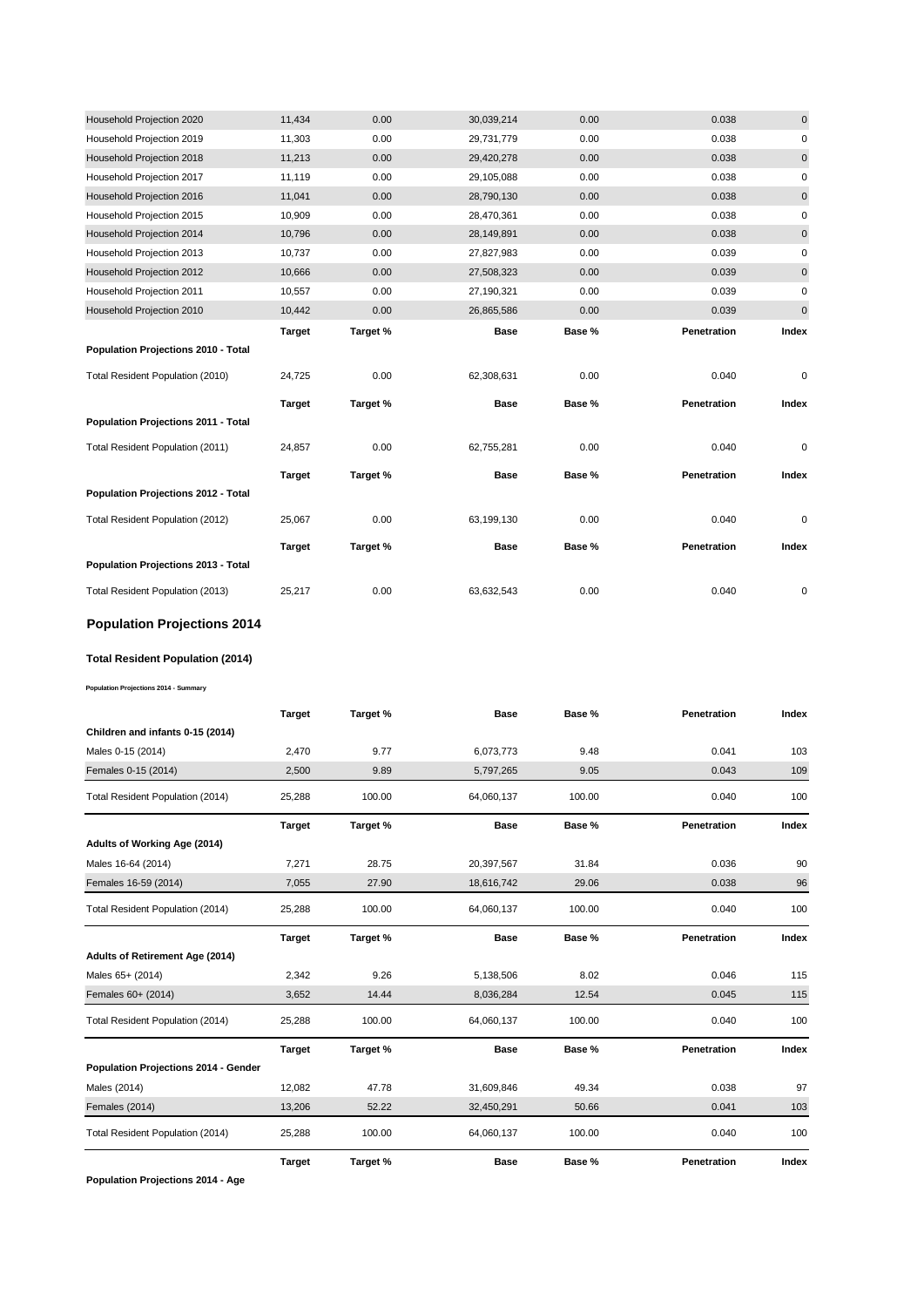| Age 0-4 (2014)                      | 1,413         | 5.59     | 3,964,452   | 6.19   | 0.036       | 90    |
|-------------------------------------|---------------|----------|-------------|--------|-------------|-------|
| Age 5-14 (2014)                     | 3,201         | 12.66    | 7,203,620   | 11.25  | 0.044       | 113   |
| Age 15-24 (2014)                    | 2,936         | 11.61    | 7,987,891   | 12.47  | 0.037       | 93    |
| Age 25-34 (2014)                    | 2,628         | 10.39    | 9,010,442   | 14.07  | 0.029       | 74    |
| Age 35-44 (2014)                    | 3,124         | 12.35    | 8,238,311   | 12.86  | 0.038       | 96    |
| Age 45-54 (2014)                    | 3,870         | 15.31    | 9,007,015   | 14.06  | 0.043       | 109   |
| Age 55-64 (2014)                    | 2,824         | 11.17    | 7,241,106   | 11.30  | 0.039       | 99    |
| Age 65-74 (2014)                    | 2,500         | 9.89     | 6,113,948   | 9.54   | 0.041       | 104   |
| Age 75-84 (2014)                    | 1,930         | 7.63     | 3,734,026   | 5.83   | 0.052       | 131   |
| Age 85+ (2014)                      | 861           | 3.41     | 1,559,326   | 2.43   | 0.055       | 140   |
| Total Resident Population (2014)    | 25,288        | 100.00   | 64,060,137  | 100.00 | 0.040       | 100   |
|                                     | <b>Target</b> | Target % | <b>Base</b> | Base % | Penetration | Index |
| Population Projections 2015 - Total |               |          |             |        |             |       |
|                                     |               |          |             |        |             |       |
| Total Resident Population (2015)    | 25,490        | 0.00     | 64,482,878  | 0.00   | 0.040       | 0     |
|                                     | <b>Target</b> | Target % | <b>Base</b> | Base % | Penetration | Index |
| Population Projections 2016 - Total |               |          |             |        |             |       |
| Total Resident Population (2016)    | 25,605        | 0.00     | 64,901,276  | 0.00   | 0.040       | 0     |
|                                     | <b>Target</b> | Target % | <b>Base</b> | Base % | Penetration | Index |
| Population Projections 2017 - Total |               |          |             |        |             |       |
| Total Resident Population (2017)    | 25,747        | 0.00     | 65,318,447  | 0.00   | 0.039       | 0     |
|                                     | <b>Target</b> | Target % | <b>Base</b> | Base % | Penetration | Index |
| Population Projections 2018 - Total |               |          |             |        |             |       |

# **Population Projections 2019**

# **Total Resident Population (2019)**

**Population Projections 2019 - Summary**

|                                      | <b>Target</b> | Target % | <b>Base</b> | Base % | Penetration | Index |
|--------------------------------------|---------------|----------|-------------|--------|-------------|-------|
| Children and infants 0-15 (2019)     |               |          |             |        |             |       |
| Males 0-15 (2019)                    | 2,502         | 9.61     | 6,316,143   | 9.54   | 0.040       | 101   |
| Females 0-15 (2019)                  | 2,543         | 9.76     | 6,037,929   | 9.12   | 0.042       | 107   |
| Total Resident Population (2019)     | 26,046        | 100.00   | 66,177,832  | 100.00 | 0.039       | 100   |
|                                      | <b>Target</b> | Target % | <b>Base</b> | Base % | Penetration | Index |
| Adults of Working Age (2019)         |               |          |             |        |             |       |
| Males 16-64 (2019)                   | 7,425         | 28.51    | 20,729,212  | 31.32  | 0.036       | 91    |
| Females 16-59 (2019)                 | 7,340         | 28.18    | 18,762,435  | 28.35  | 0.039       | 99    |
| Total Resident Population (2019)     | 26,046        | 100.00   | 66,177,832  | 100.00 | 0.039       | 100   |
|                                      | <b>Target</b> | Target % | <b>Base</b> | Base % | Penetration | Index |
| Adults of Retirement Age (2019)      |               |          |             |        |             |       |
| Males 65+ (2019)                     | 2,393         | 9.19     | 5,690,942   | 8.60   | 0.042       | 107   |
| Females 60+ (2019)                   | 3,844         | 14.76    | 8,641,171   | 13.06  | 0.045       | 113   |
| Total Resident Population (2019)     | 26,046        | 100.00   | 66,177,832  | 100.00 | 0.039       | 100   |
|                                      | <b>Target</b> | Target % | <b>Base</b> | Base % | Penetration | Index |
| Population Projections 2019 - Gender |               |          |             |        |             |       |
| Males (2019)                         | 12,319        | 47.30    | 32,736,297  | 49.47  | 0.038       | 96    |
| <b>Females (2019)</b>                | 13,727        | 52.70    | 33,441,535  | 50.53  | 0.041       | 104   |
| Total Resident Population (2019)     | 26,046        | 100.00   | 66,177,832  | 100.00 | 0.039       | 100   |
|                                      | <b>Target</b> | Target % | <b>Base</b> | Base % | Penetration | Index |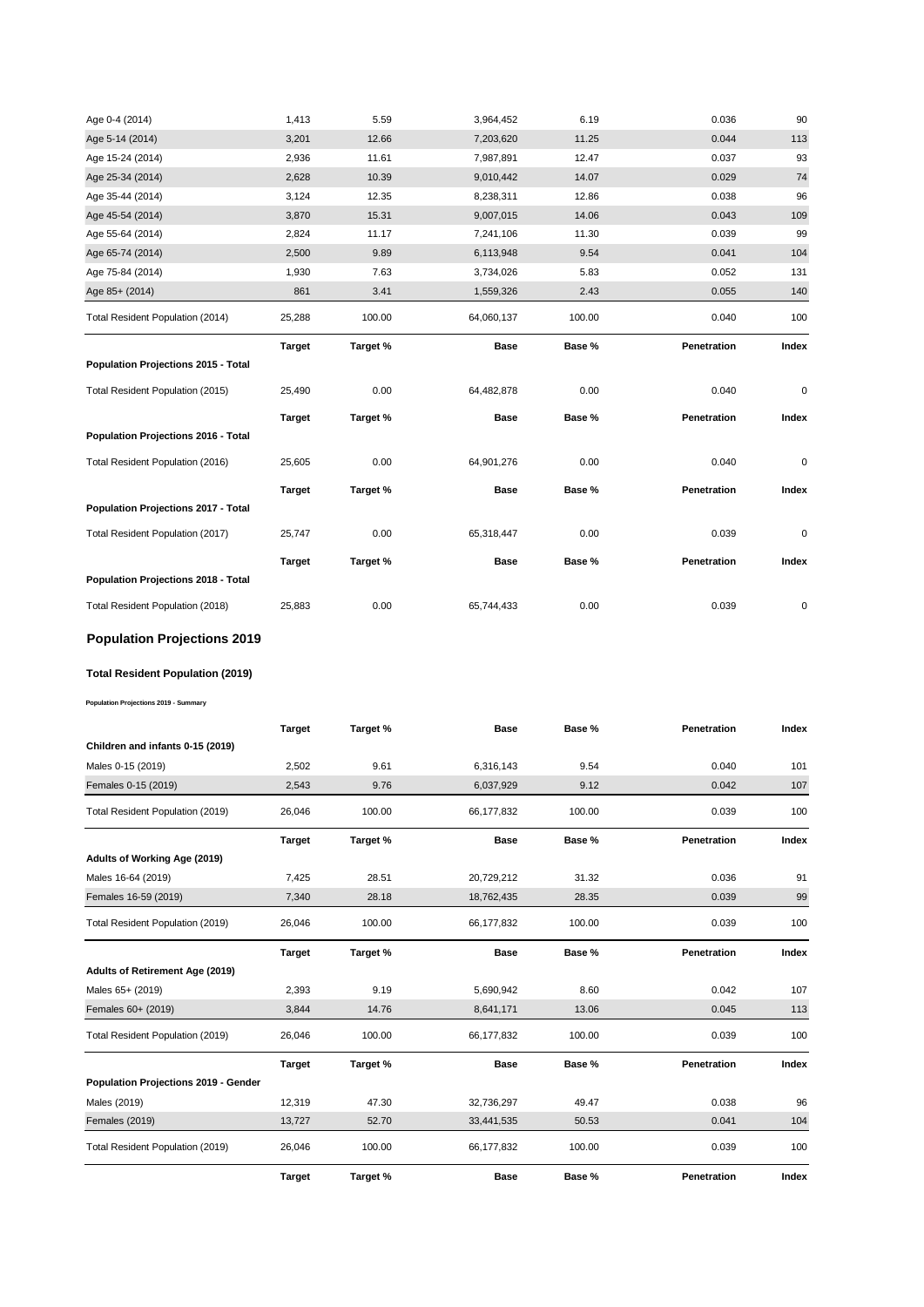#### **Population Projections 2019 - Age**

| Age 0-4 (2019)                          | 1,386         | 5.32     | 3,998,057   | 6.04   | 0.035       | 88        |
|-----------------------------------------|---------------|----------|-------------|--------|-------------|-----------|
| Age 5-14 (2019)                         | 3,324         | 12.76    | 7,688,676   | 11.62  | 0.043       | 110       |
| Age 15-24 (2019)                        | 2,913         | 11.18    | 7,525,457   | 11.37  | 0.039       | 98        |
| Age 25-34 (2019)                        | 2,982         | 11.45    | 9,404,049   | 14.21  | 0.032       | 81        |
| Age 35-44 (2019)                        | 3,035         | 11.65    | 8,343,036   | 12.61  | 0.036       | 92        |
| Age 45-54 (2019)                        | 3,720         | 14.28    | 8,817,841   | 13.32  | 0.042       | 107       |
| Age 55-64 (2019)                        | 3,202         | 12.29    | 7,940,909   | 12.00  | 0.040       | 102       |
| Age 65-74 (2019)                        | 2,545         | 9.77     | 6,512,386   | 9.84   | 0.039       | 99        |
| Age 75-84 (2019)                        | 1,895         | 7.27     | 4,128,598   | 6.24   | 0.046       | 117       |
| Age 85+ (2019)                          | 1,045         | 4.01     | 1,818,823   | 2.75   | 0.058       | 146       |
| Total Resident Population (2019)        | 26,046        | 100.00   | 66,177,832  | 100.00 | 0.039       | 100       |
|                                         | <b>Target</b> | Target % | <b>Base</b> | Base % | Penetration | Index     |
| Population Projections 2020 - Total     |               |          |             |        |             |           |
| Total Resident Population (2020)        | 26,203        | 0.00     | 66,614,106  | 0.00   | 0.039       | 0         |
|                                         | <b>Target</b> | Target % | Base        | Base % | Penetration | Index     |
| Population Projections 2021 - Total     |               |          |             |        |             |           |
| Total Resident Population (2021)        | 26,332        | 0.00     | 67,053,012  | 0.00   | 0.039       | 0         |
|                                         | <b>Target</b> | Target % | Base        | Base % | Penetration | Index     |
| Population Projections 2022 - Total     |               |          |             |        |             |           |
| Total Resident Population (2022)        | 26,431        | 0.00     | 67,493,269  | 0.00   | 0.039       | $\pmb{0}$ |
|                                         | <b>Target</b> | Target % | <b>Base</b> | Base % | Penetration | Index     |
| Population Projections 2023 - Total     |               |          |             |        |             |           |
| Total Resident Population (2023)        | 26,623        | 0.00     | 67,924,917  | 0.00   | 0.039       | 0         |
| <b>Population Projections 2024</b>      |               |          |             |        |             |           |
| <b>Total Resident Population (2024)</b> |               |          |             |        |             |           |

**Population Projections 2024 - Summary**

|                                      | <b>Target</b> | Target % | <b>Base</b> | Base % | Penetration | Index |
|--------------------------------------|---------------|----------|-------------|--------|-------------|-------|
| Children and infants 0-15 (2024)     |               |          |             |        |             |       |
| Males 0-15 (2024)                    | 2,559         | 9.55     | 6,480,502   | 9.48   | 0.040       | 101   |
| Females 0-15 (2024)                  | 2,596         | 9.69     | 6,198,552   | 9.07   | 0.042       | 107   |
| Total Resident Population (2024)     | 26,788        | 100.00   | 68,347,600  | 100.00 | 0.039       | 100   |
|                                      | <b>Target</b> | Target % | <b>Base</b> | Base % | Penetration | Index |
| Adults of Working Age (2024)         |               |          |             |        |             |       |
| Males 16-64 (2024)                   | 7,616         | 28.43    | 21,099,331  | 30.87  | 0.036       | 92    |
| Females 16-59 (2024)                 | 7,378         | 27.54    | 18,793,378  | 27.50  | 0.039       | 100   |
| Total Resident Population (2024)     | 26,788        | 100.00   | 68,347,600  | 100.00 | 0.039       | 100   |
|                                      |               |          |             |        |             |       |
|                                      | <b>Target</b> | Target % | <b>Base</b> | Base % | Penetration | Index |
| Adults of Retirement Age (2024)      |               |          |             |        |             |       |
| Males 65+ (2024)                     | 2,536         | 9.47     | 6,276,201   | 9.18   | 0.040       | 103   |
| Females 60+ (2024)                   | 4,103         | 15.32    | 9,499,636   | 13.90  | 0.043       | 110   |
| Total Resident Population (2024)     | 26,788        | 100.00   | 68,347,600  | 100.00 | 0.039       | 100   |
|                                      | <b>Target</b> | Target % | <b>Base</b> | Base % | Penetration | Index |
| Population Projections 2024 - Gender |               |          |             |        |             |       |
| Males (2024)                         | 12,711        | 47.45    | 33,856,034  | 49.54  | 0.038       | 96    |
| <b>Females (2024)</b>                | 14,077        | 52.55    | 34,491,566  | 50.46  | 0.041       | 104   |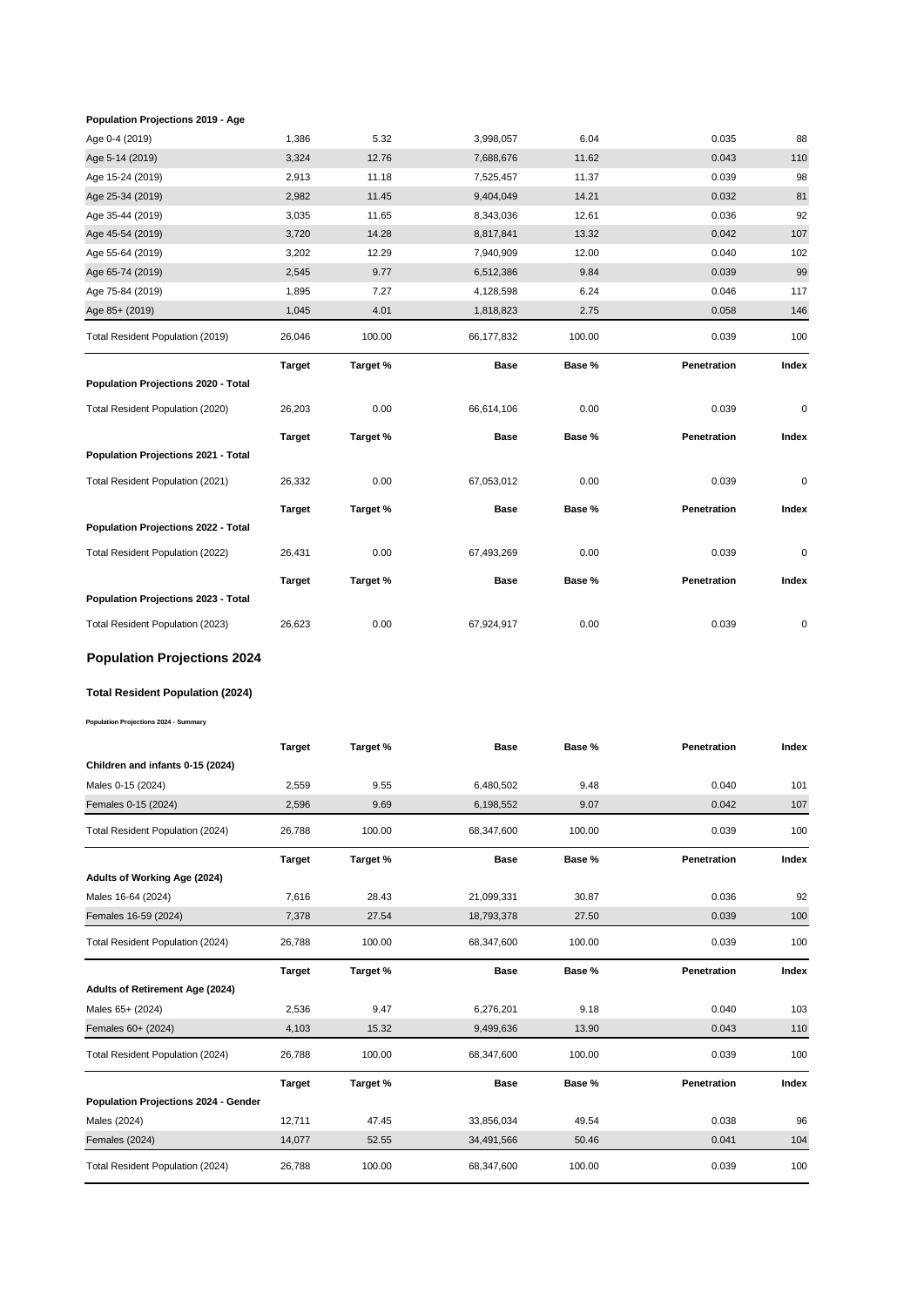|                                            | Target        | Target % | Base        | Base % | Penetration        | Index |
|--------------------------------------------|---------------|----------|-------------|--------|--------------------|-------|
| Population Projections 2024 - Age          |               |          |             |        |                    |       |
| Age 0-4 (2024)                             | 1,441         | 5.38     | 3,988,746   | 5.84   | 0.036              | 92    |
| Age 5-14 (2024)                            | 3,353         | 12.52    | 7,951,115   | 11.63  | 0.042              | 108   |
| Age 15-24 (2024)                           | 2,949         | 11.01    | 7,721,862   | 11.30  | 0.038              | 97    |
| Age 25-34 (2024)                           | 3,082         | 11.50    | 9,112,947   | 13.33  | 0.034              | 86    |
| Age 35-44 (2024)                           | 3,314         | 12.37    | 9,289,417   | 13.59  | 0.036              | 91    |
| Age 45-54 (2024)                           | 3,378         | 12.61    | 8,039,938   | 11.76  | 0.042              | 107   |
| Age 55-64 (2024)                           | 3,548         | 13.24    | 8,600,804   | 12.58  | 0.041              | 105   |
| Age 65-74 (2024)                           | 2,416         | 9.02     | 6,521,985   | 9.54   | 0.037              | 95    |
| Age 75-84 (2024)                           | 2,079         | 7.76     | 4,913,184   | 7.19   | 0.042              | 108   |
| Age 85+ (2024)                             | 1,227         | 4.58     | 2,207,602   | 3.23   | 0.056              | 142   |
| Total Resident Population (2024)           | 26,788        | 100.00   | 68,347,600  | 100.00 | 0.039              | 100   |
|                                            | Target        | Target % | <b>Base</b> | Base % | Penetration        | Index |
| Population Projections 2025 - Total        |               |          |             |        |                    |       |
| Total Resident Population (2025)           | 26,924        | 0.00     | 68,762,299  | 0.00   | 0.039              | 0     |
|                                            | <b>Target</b> | Target % | <b>Base</b> | Base % | Penetration        | Index |
| Population Projections 2026 - Total        |               |          |             |        |                    |       |
|                                            |               | 0.00     |             | 0.00   | 0.039              | 0     |
| Total Resident Population (2026)           | 27,056        |          | 69,166,518  |        |                    |       |
|                                            | <b>Target</b> | Target % | Base        | Base % | Penetration        | Index |
| <b>Population Projections 2027 - Total</b> |               |          |             |        |                    |       |
| Total Resident Population (2027)           | 27,193        | 0.00     | 69,589,203  | 0.00   | 0.039              | 0     |
|                                            | Target        | Target % | Base        | Base % | Penetration        | Index |
| Population Projections 2028 - Total        |               |          |             |        |                    |       |
| Total Resident Population (2028)           | 27,382        | 0.00     | 70,008,417  | 0.00   | 0.039              | 0     |
| <b>Population Projections 2029</b>         |               |          |             |        |                    |       |
|                                            |               |          |             |        |                    |       |
| Total Resident Population (2029)           |               |          |             |        |                    |       |
| Population Projections 2029 - Summary      |               |          |             |        |                    |       |
|                                            | Target        | Target % | Base        | Base % | <b>Penetration</b> | Index |
| Children and infants 0-15 (2029)           |               |          |             |        |                    |       |
| Males 0-15 (2029)                          | 2,605         | 9.45     | 6,554,317   | 9.31   | 0.040              | 102   |
| Females 0-15 (2029)                        | 2,664         | 9.67     | 6,270,447   | 8.90   | 0.043              | 109   |
| Total Resident Population (2029)           | 27,563        | 100.00   | 70,425,063  | 100.00 | 0.039              | 100   |
|                                            | Target        | Target % | Base        | Base % | Penetration        | Index |
| Adults of Working Age (2029)               |               |          |             |        |                    |       |
| Males 16-64 (2029)                         | 7,680         | 27.86    | 21,434,719  | 30.44  | 0.036              | 92    |
| Females 16-59 (2029)                       | 7,398         | 26.84    | 18,813,872  | 26.71  | 0.039              | 100   |
|                                            |               |          |             |        |                    |       |
| Total Resident Population (2029)           | 27,563        | 100.00   | 70,425,063  | 100.00 | 0.039              | 100   |
|                                            | <b>Target</b> | Target % | Base        | Base % | Penetration        | Index |
| <b>Adults of Retirement Age (2029)</b>     |               |          |             |        |                    |       |
| Males 65+ (2029)                           | 2,760         | 10.02    | 6,926,419   | 9.84   | 0.040              | 102   |
| Females 60+ (2029)                         | 4,457         | 16.17    | 10,425,289  | 14.80  | 0.043              | 109   |
| Total Resident Population (2029)           | 27,563        | 100.00   | 70,425,063  | 100.00 | 0.039              | 100   |
|                                            | <b>Target</b> | Target % | <b>Base</b> | Base % | Penetration        | Index |
| Population Projections 2029 - Gender       |               |          |             |        |                    |       |
| Males (2029)                               | 13,045        | 47.33    | 34,915,455  | 49.58  | 0.037              | 95    |
| <b>Females (2029)</b>                      | 14,518        | 52.67    | 35,509,608  | 50.42  | 0.041              | 104   |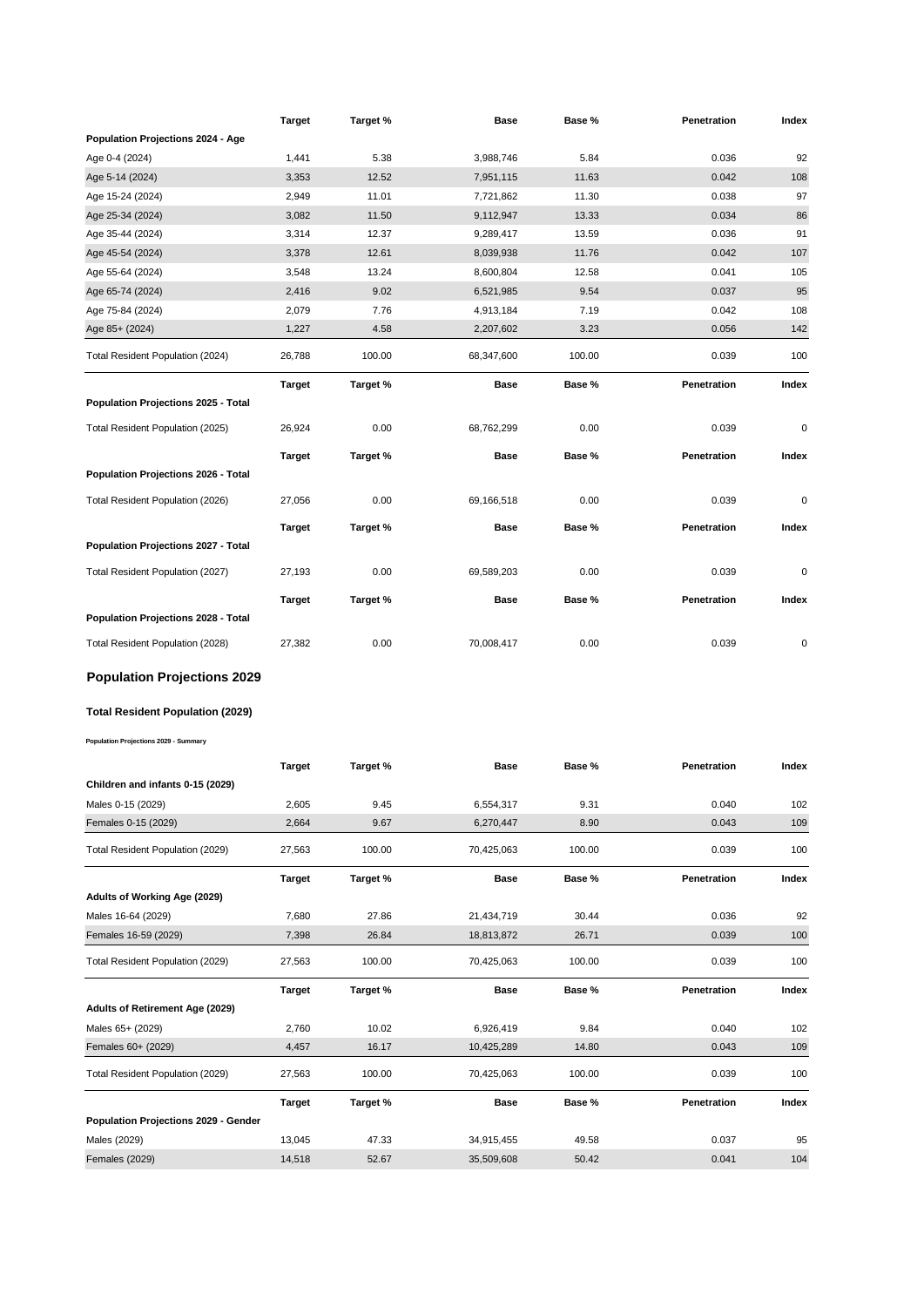| Total Resident Population (2029)                                                | 27,563         | 100.00         | 70,425,063             | 100.00         | 0.039          | 100         |
|---------------------------------------------------------------------------------|----------------|----------------|------------------------|----------------|----------------|-------------|
|                                                                                 | <b>Target</b>  | Target %       | Base                   | Base %         | Penetration    | Index       |
| Population Projections 2029 - Age                                               |                |                |                        |                |                |             |
| Age 0-4 (2029)                                                                  | 1,447          | 5.25           | 3,938,063              | 5.59           | 0.037          | 94          |
| Age 5-14 (2029)                                                                 | 3,450          | 12.52          | 8,081,966              | 11.48          | 0.043          | 109         |
| Age 15-24 (2029)                                                                | 3,096          | 11.23          | 8,259,933              | 11.73          | 0.038          | 96          |
| Age 25-34 (2029)<br>Age 35-44 (2029)                                            | 2,969<br>3,671 | 10.77<br>13.32 | 8,579,132<br>9,992,243 | 12.18<br>14.19 | 0.035<br>0.037 | 88<br>94    |
| Age 45-54 (2029)                                                                | 3,218          | 11.68          | 7,718,121              | 10.96          | 0.042          | 107         |
| Age 55-64 (2029)                                                                | 3,559          | 12.91          | 8,852,741              | 12.57          | 0.040          | 103         |
| Age 65-74 (2029)                                                                | 2,575          | 9.34           | 6,888,262              | 9.78           | 0.037          | 96          |
| Age 75-84 (2029)                                                                | 2,259          | 8.20           | 5,527,666              | 7.85           | 0.041          | 104         |
| Age 85+ (2029)                                                                  | 1,320          | 4.79           | 2,586,936              | 3.67           | 0.051          | 130         |
| Total Resident Population (2029)                                                | 27,563         | 100.00         | 70,425,063             | 100.00         | 0.039          | 100         |
|                                                                                 | Target         | Target %       | Base                   | Base %         | Penetration    | Index       |
| Summary Demographics - Experian Revised Household and Population Estimates 2009 |                |                |                        |                |                |             |
| <b>Experian Revised Households</b>                                              | 10,490         | 0.00           | 26,522,644             | 0.00           | 0.040          | 0           |
| <b>Experian Revised Population</b>                                              | 24,791         | 0.00           | 61,796,587             | 0.00           | 0.040          | 0           |
| Experian Revised Adults 15+                                                     | 20,211         | 0.00           | 50,996,904             | 0.00           | 0.040          | 0           |
| Experian Revised Adults 16+                                                     | 19,827         | 0.00           | 50,243,304             | 0.00           | 0.040          | $\pmb{0}$   |
| Experian Revised Adults 18+                                                     | 19,190         | 0.00           | 48,680,614             | 0.00           | 0.039          | 0           |
|                                                                                 | <b>Target</b>  | Target %       | Base                   | Base %         | Penetration    | Index       |
| <b>Summary Demographics - Experian Revised Population Projections</b>           |                |                |                        |                |                |             |
| <b>Experian Revised Population</b><br>Projection 2010                           | 25,113         | 0.00           | 62,229,085             | 0.00           | 0.040          | 0           |
| <b>Experian Revised Population</b><br>Projection 2011                           | 25,298         | 0.00           | 62,654,320             | 0.00           | 0.040          | 0           |
| <b>Experian Revised Population</b><br>Projection 2012                           | 25,587         | 0.00           | 63,085,385             | 0.00           | 0.041          | 0           |
| <b>Experian Revised Population</b><br>Projection 2013                           | 25,815         | 0.00           | 63,504,351             | 0.00           | 0.041          | $\mathbf 0$ |
| <b>Experian Revised Population</b><br>Projection 2014                           | 26,051         | 0.00           | 63,927,064             | 0.00           | 0.041          | 0           |
| <b>Experian Revised Population</b><br>Projection 2015                           | 26,294         | 0.00           | 64,358,105             | 0.00           | 0.041          | $\mathbf 0$ |
| <b>Experian Revised Population</b><br>Projection 2016                           | 26,529         | 0.00           | 64,784,524             | 0.00           | 0.041          | 0           |
| <b>Experian Revised Population</b><br>Projection 2017                           | 26,783         | 0.00           | 65,216,599             | 0.00           | 0.041          | $\pmb{0}$   |
| <b>Experian Revised Population</b><br>Projection 2018                           | 26,994         | 0.00           | 65,662,222             | 0.00           | 0.041          | 0           |
| <b>Experian Revised Population</b><br>Projection 2019                           | 27,233         | 0.00           | 66,096,464             | 0.00           | 0.041          | 0           |
| <b>Experian Revised Population</b><br>Projection 2020                           | 27,533         | 0.00           | 66,533,131             | 0.00           | 0.041          | 0           |
| <b>Experian Revised Population</b><br>Projection 2021                           | 27,796         | 0.00           | 66,976,171             | 0.00           | 0.042          | 0           |
| <b>Experian Revised Population</b><br>Projection 2022                           | 28,045         | 0.00           | 67,405,290             | 0.00           | 0.042          | 0           |
| <b>Experian Revised Population</b><br>Projection 2023                           | 28,291         | 0.00           | 67,829,839             | 0.00           | 0.042          | $\pmb{0}$   |
| <b>Experian Revised Population</b><br>Projection 2024                           | 28,514         | 0.00           | 68,260,739             | 0.00           | 0.042          | 0           |
| <b>Experian Revised Population</b><br>Projection 2025                           | 28,741         | 0.00           | 68,671,881             | 0.00           | 0.042          | 0           |
| <b>Experian Revised Population</b><br>Projection 2026                           | 28,989         | 0.00           | 69,089,141             | 0.00           | 0.042          | 0           |
| <b>Experian Revised Population</b><br>Projection 2027                           | 29,217         | 0.00           | 69,487,301             | 0.00           | 0.042          | 0           |
| <b>Experian Revised Population</b><br>Projection 2028                           | 29,486         | 0.00           | 69,875,273             | 0.00           | 0.042          | 0           |